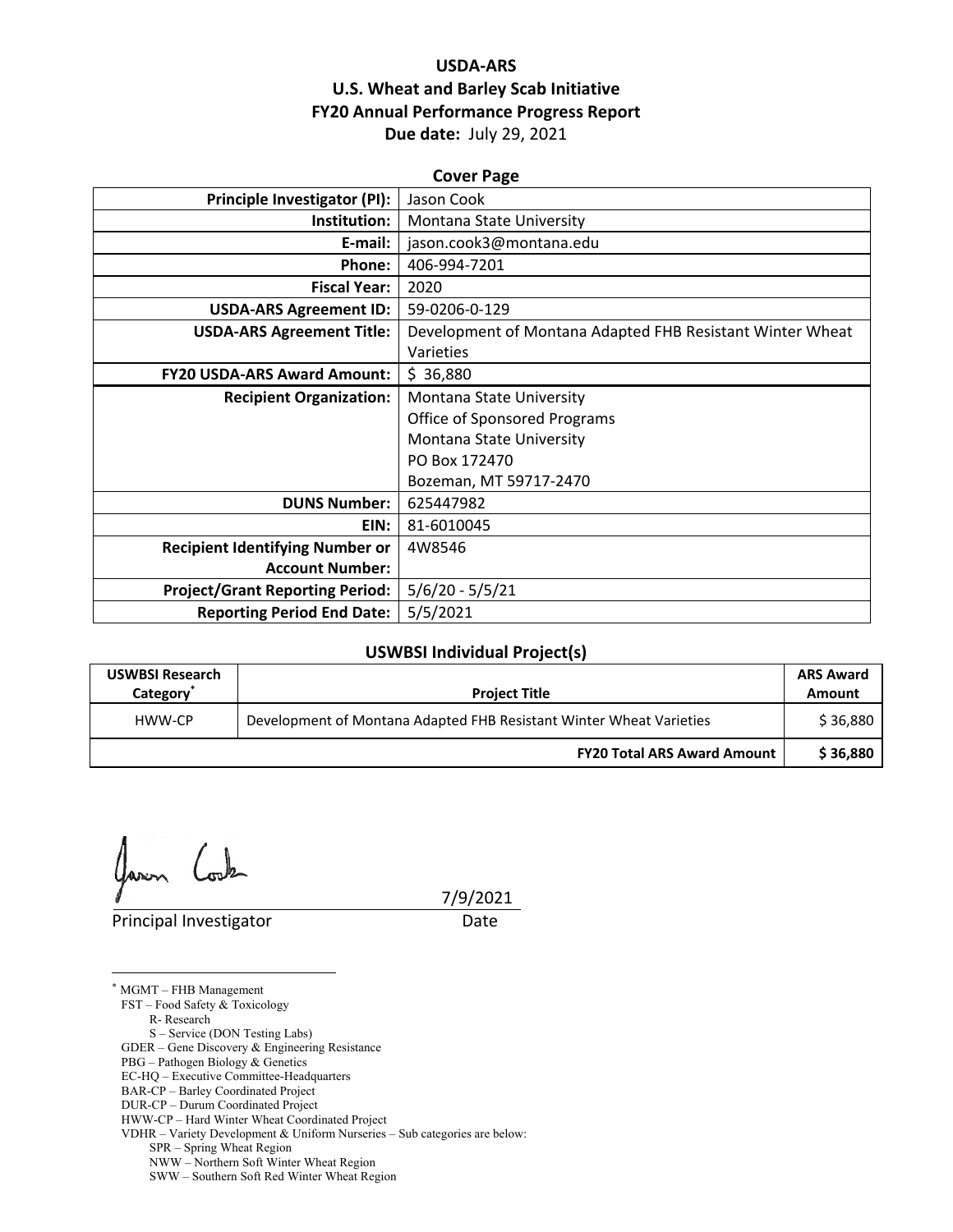**Project 1:** *Development of Montana Adapted FHB Resistant Winter Wheat Varieties*

#### **1. What are the major goals and objectives of the research project?**

- 1.) Integrate FHB resistance genes from FHB resistant winter and spring wheat germplasm into MSU's winter wheat breeding program using both conventional breeding and marker assisted backcrossing (MAB) to increase FHB resistant allele frequencies in the Montana winter wheat breeding program.
- 2.) Phenotype Montana adapted winter wheat experimental lines for FHB resistance during the 2020 field seasons. Experimental lines found to have FHB resistance will be considered for public release.
- 3.) Deployment of FHB resistant winter wheat varieties adapted to Montana will help protect Montana's winter wheat grain producers and end‐users from FHB infections and unacceptable deoxynivalenol (DON) levels that would prevent the sale of FHB infected winter wheat.
- **2. What was accomplished under these goals or objectives?** *(For each major goal/objective, address these three items below.)*

#### **a) What were the major activities?**

Major activities included using MAB to integrate known FHB resistance genes into Montana adapted winter wheat germplasm. Secondly, crosses were made between FHB resistant winter wheat lines and susceptible Montana adapted winter wheat germplasm for conventional breeding. Lastly, experimental lines were phenotyped in FHB screening nurseries for FHB resistance.

## **b) What were the significant results?**

Fifteen MT experimental lines were submitted to the 2020 FHB hard red winter wheat uniform screening nursery. Infection levels at all uniform screening nurseries were very good for differentiating FHB susceptible versus moderately resistant lines. I haven't received DON data from these trials and suspect it is due to COVID‐19 delays.

We also had excellent disease incidence at our mist irrigated FHB screening nursery located at the Southern Ag Research Center (SARC). The nursery contained 45 experimental lines and four check varieties. Data collected from the experimental lines showed FHB Severity was 47.2% (19.8 ‐ 64.8), FHB Incidence was 100 for all lines and the FHB Index was the same as the severity ratings. Mean DON levels were 29.0 ppm and ranged from 3.5 ppm to 72.8 ppm. Emerson, our resistant check variety, had a severity rating of 19.8% and a DON level of 19.5 ppm. Our susceptible check variety,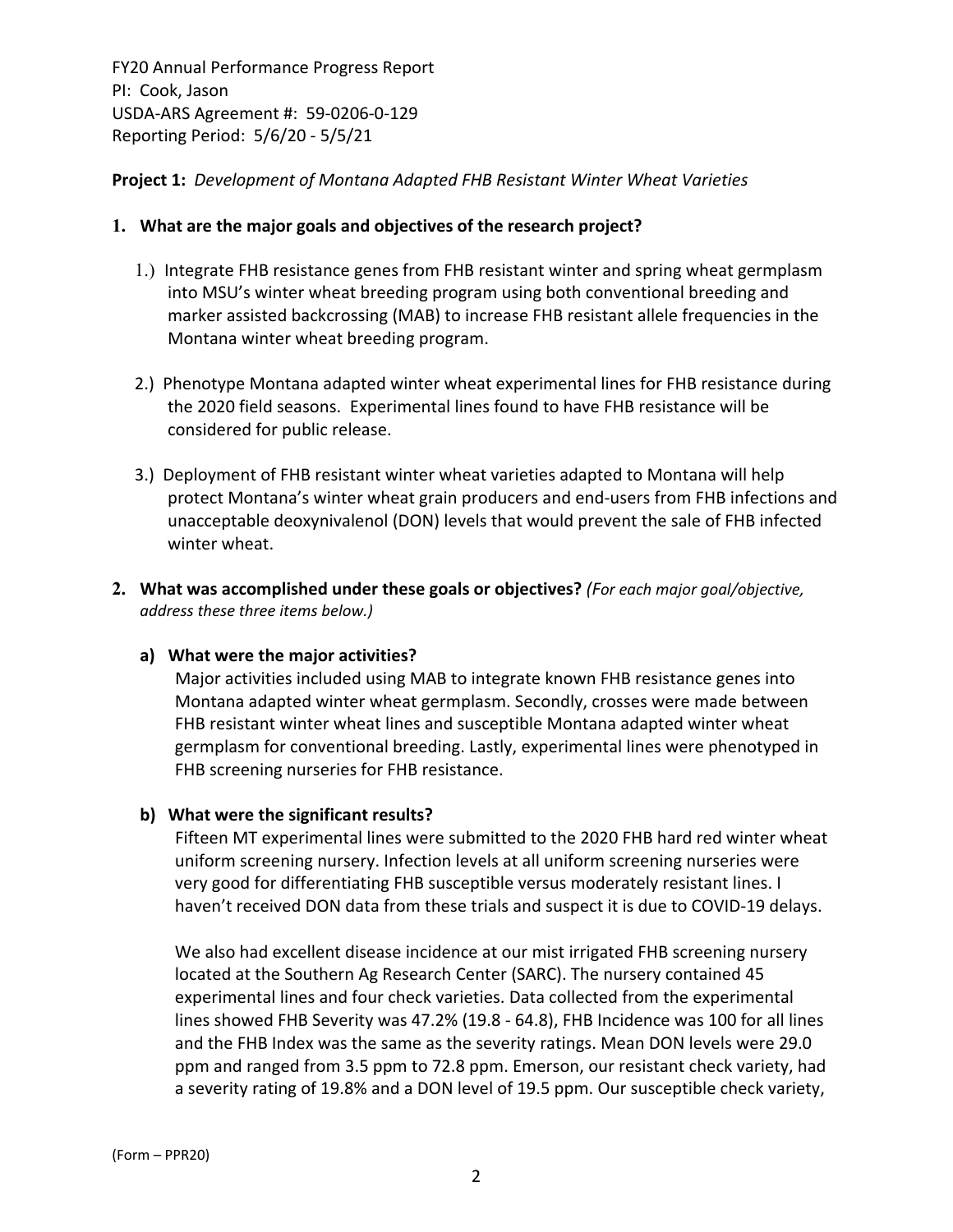> Yellowstone, had a severity rating of 55% and a 72.8 ppm DON level. Experimental lines that stood out as having moderate resistance in the regional and SARC FHB screening nurseries were MT19116 and MT19122.

Marker assisted breeding is being used to incorporate *Fhb1* and *Fhb5A* into Montana adapted winter wheat lines with an emphasis on developing varieties resistant to both FHB and wheat stem sawfly. A total of 420 lines were planted in the field for evaluation and seed increase during the 2020 growing season and several lines were advanced for further testing in 2021. We are also using MAB to incorporate an *Fhb1* + *Sr2* positive allele linkage group into our germplasm with the goal of maintaining both positive alleles in the winter wheat breeding program.

Lastly, our longtime winter wheat breeder, Dr. Phil Bruckner, retired in March 2021. We are currently in the process of hiring a new breeder, and we will inform the USWBSI when that is finalized.

#### **c) List key outcomes or other achievements.**

Key outcomes from our breeding efforts include acquiring FHB resistance information on Montana adapted experimental lines that carry *Fhb1* and native resistance from Emerson. Based on multiple years of data the *Fhb1* gene did not negatively impact yield and agronomic performance relative to the recurrent parents. Experimental lines with moderate FHB resistance were advanced in the breeding pipeline for additional testing in the 2021 yield trials. An additional set of 36 lines derived from FHB resistance sources are being evaluated in yield trials located in Huntley, MT, and Bozeman, MT during the 2021 growing season. Lines developed using MAB that carry *Fhb1* and *Fhb5A* have been planted for field evaluation in 2021.

## **3. Was this research impacted by the COVID‐19 pandemic (i.e. university shutdowns and/or restrictions, reduced or lack of support personnel, etc.)? If yes, please explain how this research was impacted or is continuing to be impacted.**

COVID‐19 did not impact our operations.

## **4. What opportunities for training and professional development has the project provided?**

None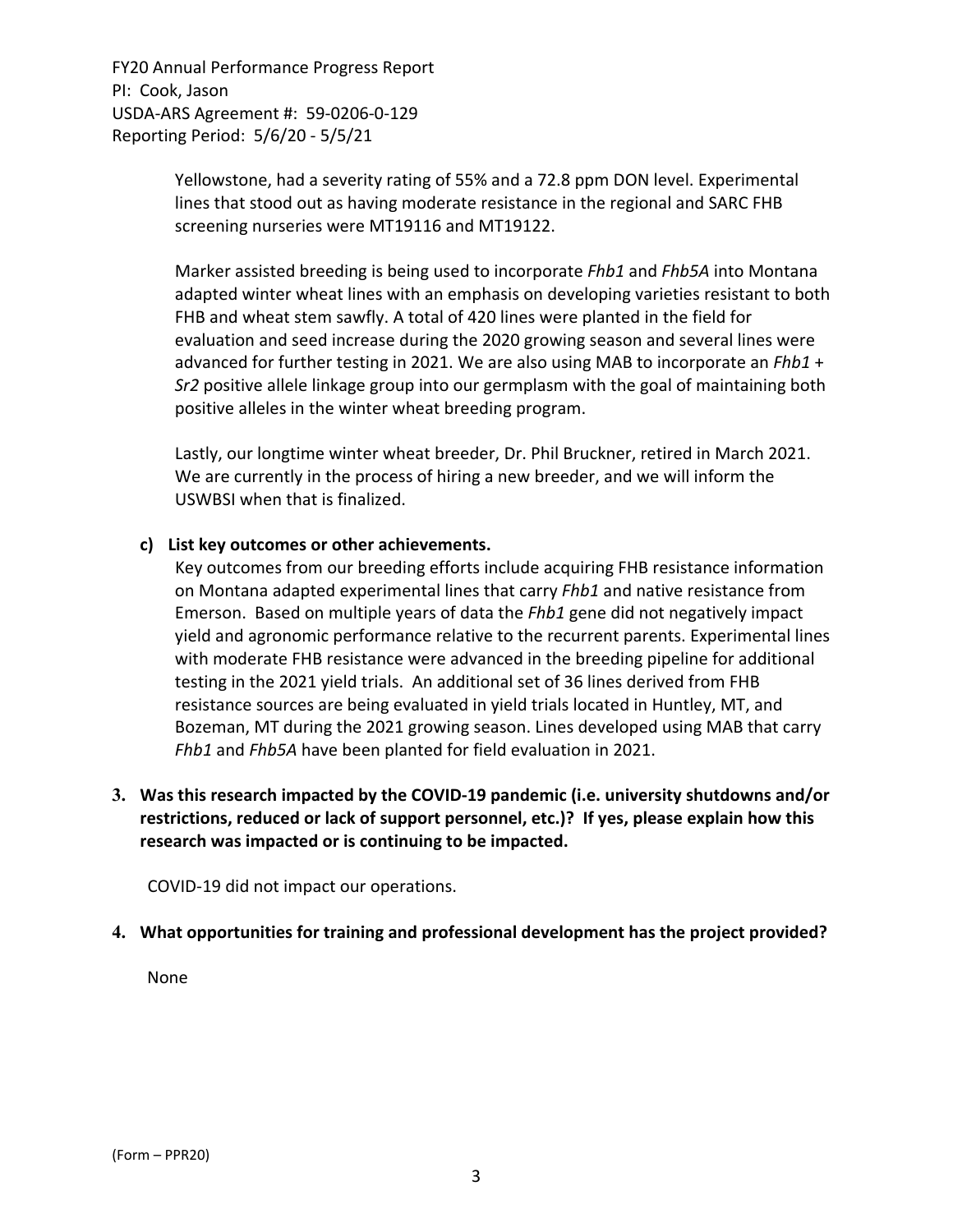#### **5. How have the results been disseminated to communities of interest?**

We now have enough FHB data where we can provide FHB resistance ratings to Montana adapted varieties. Ratings and our work with the USWBSI have been communicated to Montana wheat producers and stakeholders through the use of periodicals, field days and social media. Our efforts to develop Montana adapted FHB resistant winter wheat varieties has received positive responses from the Montana wheat growing community.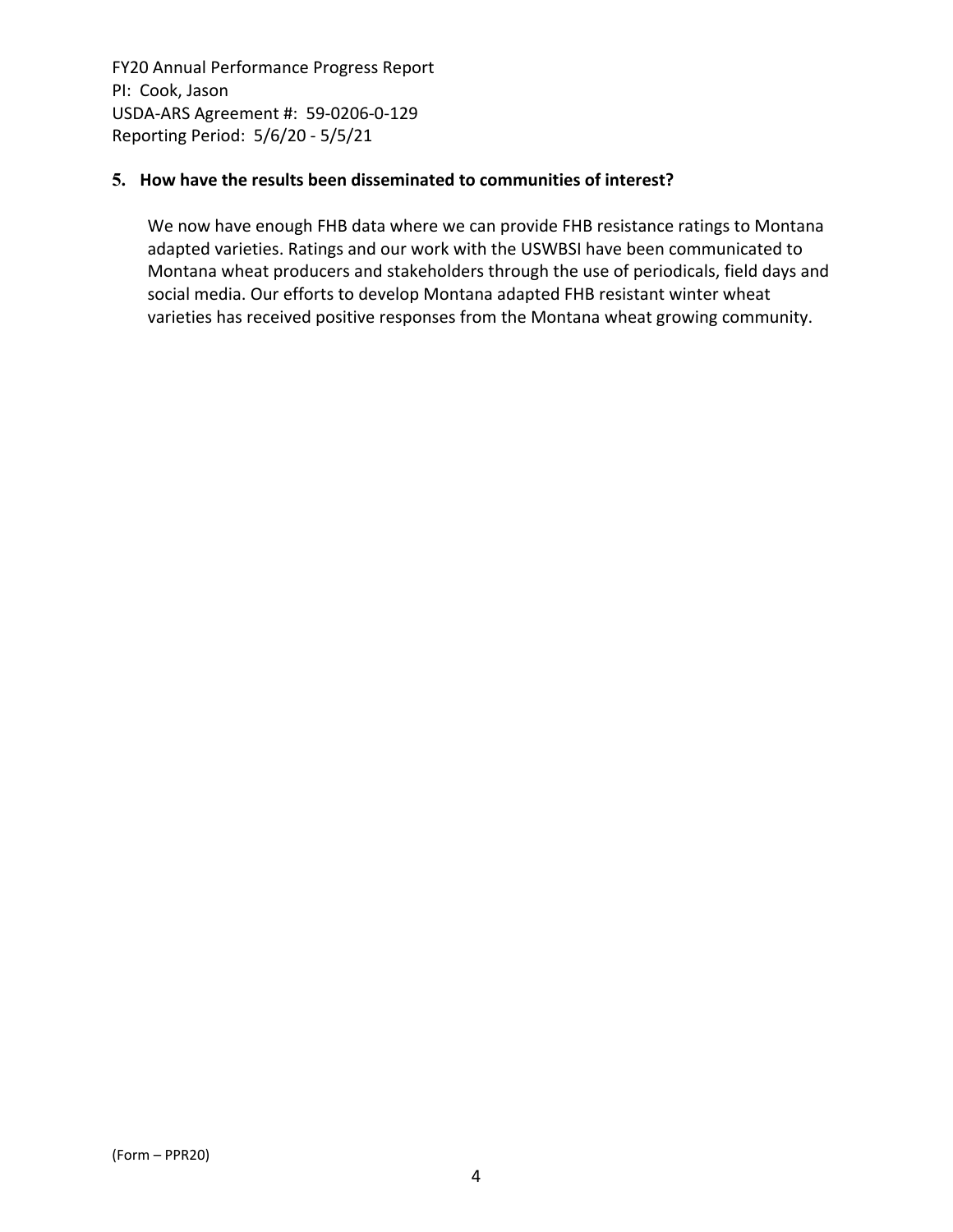# **Training of Next Generation Scientists**

**Instructions:** Please answer the following questions as it pertains to the FY20 award period (5/6/20 ‐ 5/5/21). The term "support" below includes any level of benefit to the student, ranging from full stipend plus tuition to the situation where the student's stipend was paid from other funds, but who learned how to rate scab in a misted nursery paid for by the USWBSI, and anything in between.

**1. Did any graduate students in your research program supported by funding from your USWBSI grant earn their MS degree during the FY20 award period?** ☐Yes ☒No

**If yes, how many?** Click to enter number here.

**2. Did any graduate students in your research program supported by funding from your USWBSI grant earn their Ph.D. degree during the FY20 award period?**

 $\square$ Yes  $\square$ No **If yes, how many?** Click to enter number here.

**3. Have any post docs who worked for you during the FY20 award period and were supported by funding from your USWBSI grant taken faculty positions with universities?** ☐Yes ☒No

**If yes, how many?** Click to enter number here.

**4. Have any post docs who worked for you during the FY20 award period and were supported by funding from your USWBSI grant gone on to take positions with private ag‐ related companies or federal agencies?**

☐Yes ☒No

**If yes, how many?** Click to enter number here.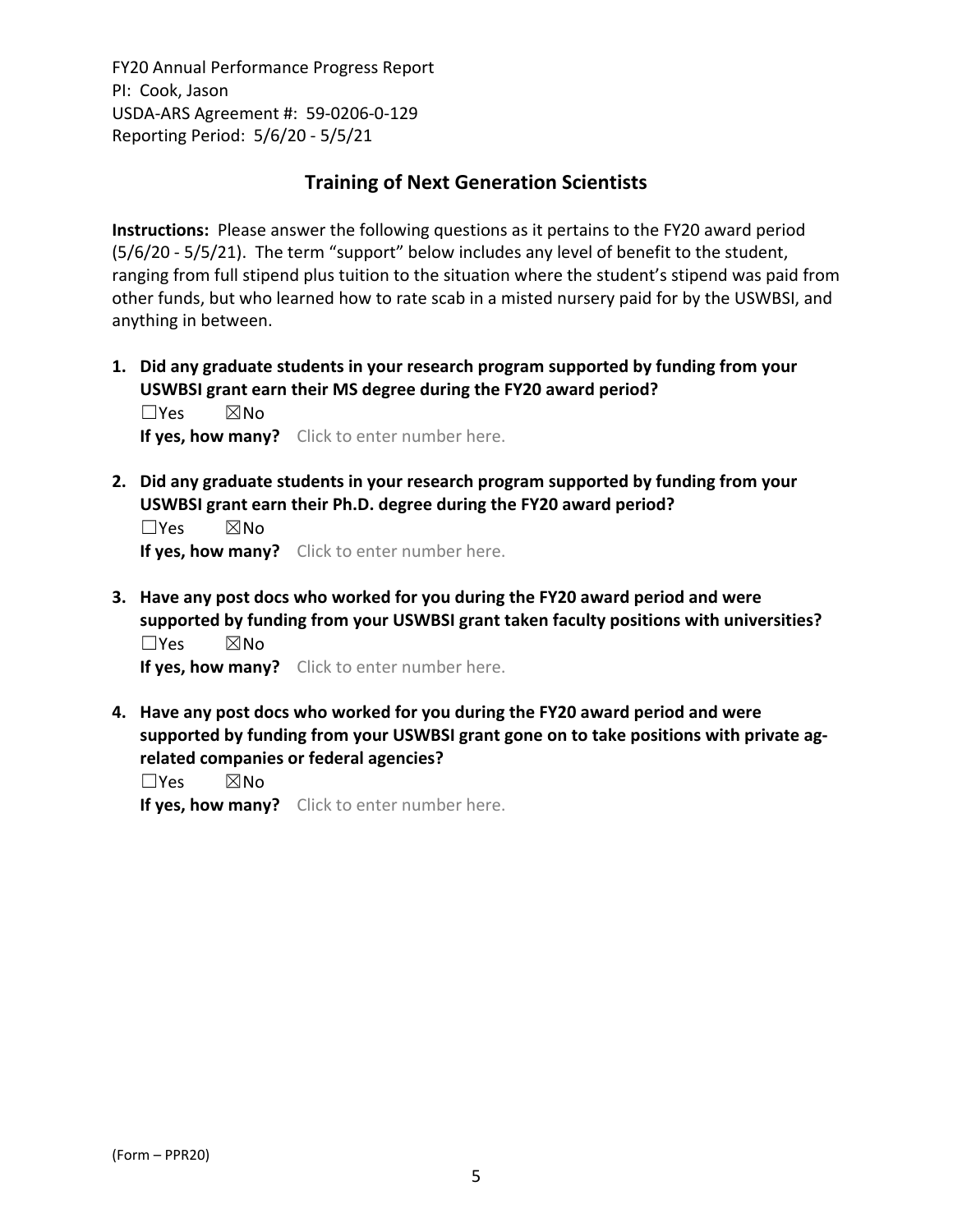# **Release of Germplasm/Cultivars**

**Instructions:** In the table below, list all germplasm and/or cultivars released with full or partial support through the USWBSI during the FY20 award period (5/6/20 - 5/5/21). All columns must be completed for each listed germplasm/cultivar. Use the key below the table for Grain Class abbreviations. 

NOTE: Leave blank if you have nothing to report or if your grant did NOT include any VDHR-related projects.

| <b>Name of Germplasm/Cultivar</b> | <b>Grain Class</b>    | <b>FHB Resistance</b>                                  | <b>FHB</b><br>Rating<br>$(0-9)$  | Year<br><b>Released</b> |
|-----------------------------------|-----------------------|--------------------------------------------------------|----------------------------------|-------------------------|
| No varieties were released.       | Select Grain<br>Class | Select what represents<br>your most resistant<br>check | Enter as<br>$text 0-9$<br>rating | Select Year             |
| Click here to enter text.         | Select Grain<br>Class | Select what represents<br>your most resistant<br>check | Enter as<br>text 0-9<br>rating   | Select Year             |
| Click here to enter text.         | Select Grain<br>Class | Select what represents<br>your most resistant<br>check | Enter as<br>text 0-9<br>rating   | Select Year             |
| Click here to enter text.         | Select Grain<br>Class | Select what represents<br>your most resistant<br>check | Enter as<br>text 0-9<br>rating   | Select Year             |
| Click here to enter text.         | Select Grain<br>Class | Select what represents<br>your most resistant<br>check | Enter as<br>text 0-9<br>rating   | Select Year             |
| Click here to enter text.         | Select Grain<br>Class | Select what represents<br>your most resistant<br>check | Enter as<br>text 0-9<br>rating   | Select Year             |
| Click here to enter text.         | Select Grain<br>Class | Select what represents<br>your most resistant<br>check | Enter as<br>text 0-9<br>rating   | Select Year             |
| Click here to enter text.         | Select Grain<br>Class | Select what represents<br>your most resistant<br>check | Enter as<br>text 0-9<br>rating   | Select Year             |
| Click here to enter text.         | Select Grain<br>Class | Select what represents<br>your most resistant<br>check | Enter as<br>text 0-9<br>rating   | Select Year             |
| Click here to enter text.         | Select Grain<br>Class | Select what represents<br>your most resistant<br>check | Enter as<br>text 0-9<br>rating   | Select Year             |
| Click here to enter text.         | Select Grain<br>Class | Select what represents<br>your most resistant<br>check | Enter as<br>text 0-9<br>rating   | Select Year             |
| Click here to enter text.         | Select Grain<br>Class | Select what represents<br>your most resistant<br>check | Enter as<br>text 0-9<br>rating   | Select Year             |
| Click here to enter text.         | Select Grain<br>Class | Select what represents<br>your most resistant<br>check | Enter as<br>text 0-9<br>rating   | Select Year             |
| Click here to enter text.         | Select Grain<br>Class | Select what represents<br>your most resistant<br>check | Enter as<br>text 0-9<br>rating   | Select Year             |

**NOTE:** List the associated release notice or publication under the appropriate sub-section in the 'Publications' section of the FPR.